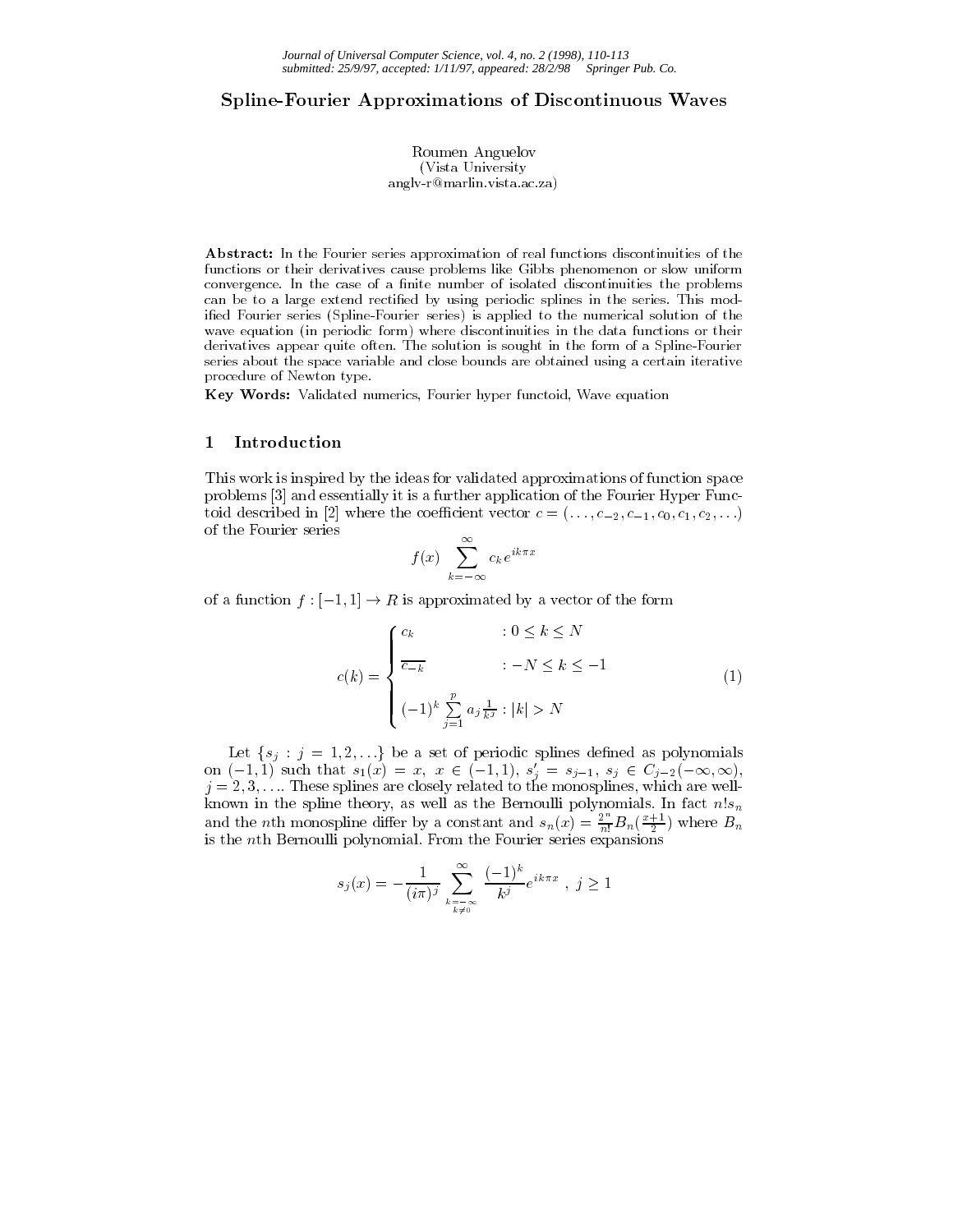we can see that the approximation of the Fourier coefficients of the form  $(1)$  is equivalent to approximating the function  $f$  by linear combinations of

$$
\{s_j : j = 1, \ldots, p\} \cup \{e^{ik\pi x} : k = 0, \pm 1, \ldots, \pm N\}
$$

For practical reasons that can be seen below we would prefer to use the spline notations rather then the above ansatz  $(1)$  for the coefficients.

# <sup>2</sup> Spline-Fourier Series

Let M be the set of all periodical function with period <sup>2</sup> which are p-times  $\alpha_1, \alpha_2, \ldots, \alpha_M$  and let  $\frac{d^p f}{dx^p} \in L_2[-1, 1]$ . There is a unique representation of every function  $f$  2 M in the form form

$$
f(x) = a_0 + \sum_{m=1}^{M} \sum_{j=1}^{p} a_{mj} s_j (x + 1 - \alpha_m) + \sum_{\substack{k=-\infty\\k \neq 0}}^{\infty} b_k e^{ik\pi x}
$$
 (2)  
where 
$$
\sum_{\substack{k=-\infty\\k \neq 0}}^{\infty} b_k e^{ik\pi x} \in C_{p-1}(-\infty, \infty)
$$

The coefficients are obtained as follows

$$
a_j = \frac{1}{2} \left( \frac{d^{j-1} f}{dx^{j-1}} (1 - 0) - \frac{d^{j-1} f}{dx^{j-1}} (1 + 0) \right) = \frac{1}{2} \int_{-1}^{1} \frac{d^j f(x)}{dx^j} dx , \ j = 1, ..., p
$$
  
\n
$$
a_0 = \frac{1}{2} \int_{-1}^{1} f(x) dx
$$
  
\n
$$
b_k = \frac{1}{2 (ik\pi)^p} \int_{-1}^{1} \frac{d^p f(x)}{dx^p} e^{-ik\pi} dx , \ k = \pm 1, \pm 2, ...
$$
\n(3)

The rounding  $S_N : \mathcal{M} \to S_N(\mathcal{M})$  is defined by

$$
S_N(f; x) = a_0 + \sum_{m=1}^{M} \sum_{j=1}^{p} a_{mj} s_j(x + 1 - \alpha_m) + \sum_{\substack{k=-N \ k \neq 0}}^{N} b_k e^{ik\pi x}
$$

i.e. by truncating the series at  $k = N$ . The error is estimated as follows

$$
|f(x) - S_N(f; x)| \leq \varepsilon_N =
$$
  

$$
\left(\frac{1}{2} \int_{-1}^1 \left(\frac{d^p f(x)}{dx^p}\right)^2 dx - \sum_{m=1}^M a_{mp}^2 - 2 \sum_{k=1}^N (k\pi)^{2p} |b_k|^2\right)^{\frac{1}{2}} \left(\frac{2}{(2p-1)\pi^{2p} N^{2p-1}}\right)^{\frac{1}{2}}
$$

Therefore we have the inclusion

$$
f(x) \in a_0 + \sum_{m=1}^{M} \sum_{j=1}^{p} a_{mj} s_j(x+1-\alpha_m) + \sum_{\substack{k=-\infty\\k \neq 0}}^{\infty} b_k e^{ik\pi x} + [-\varepsilon_N, \varepsilon_N]
$$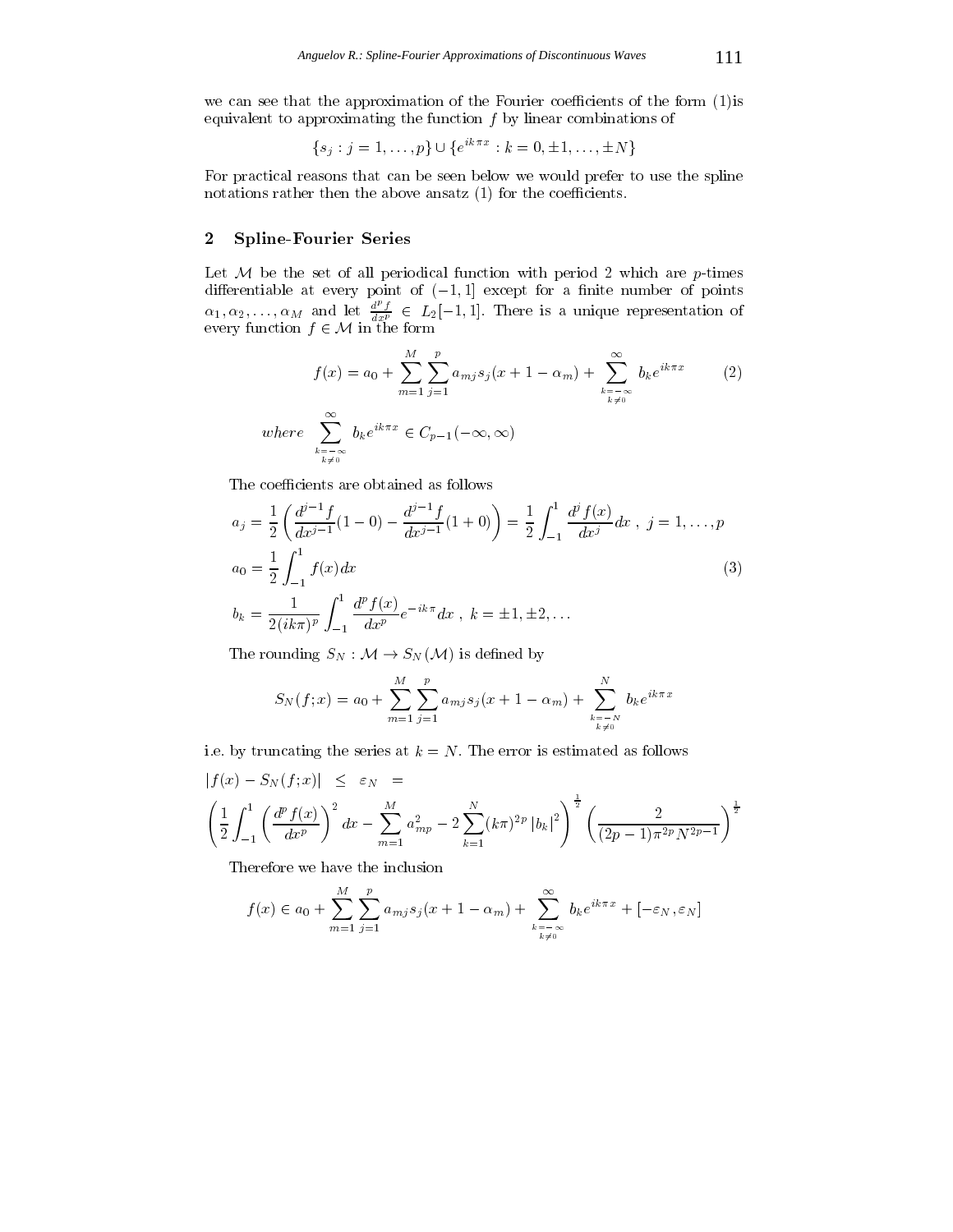## <sup>3</sup> Numerical Method for the Wave Equation

We consider a wave equation of the form

$$
u(x,t)_{tt} - u(x,t)_{xx} = \rho(t)u(x,t) + \phi(x,t))
$$
  
 
$$
u(x,0) = g_1(x), \quad u_t(x,0) = g_2(x)
$$

with periodic boundary conditions at  $x = -1$  and  $x = 1$ , assuming that  $\phi$ ,  $g_1$ ,  $g_2$ or some of their derivatives may be discontinuous but they can be represented as a spline-Fourier series (2).

An interval enclosure of the solution is calculated in the form

$$
U(x,t) = A_0(t) + \sum_{m=1}^{M} \sum_{j=1}^{p} \sum_{\varepsilon=-1}^{1} A_{mj\varepsilon}(t) s_j(x+\varepsilon t + 1 - \alpha_m) + \sum_{\substack{k=-N \\ k \neq 0}}^{N} B_k(t) e^{ik\pi x}
$$

using an iterative procedure

$$
U^{(k+1)} = (1 - \lambda)U^{(k)} + \lambda \left( g + \frac{1}{2} \iint_{G(x,t)} \rho U^{(k)} \right)
$$

where  $G(x, t)$  is a triangle with vertices  $(x, t)$ ,  $(x - t, 0)$ ,  $(x + t, 0)$  and

$$
g(x,t) = \frac{1}{2} \left( g_1(x+t) + g_1(x-t) + \int_{x-t}^{x+t} g_2(\theta) d\theta + \iint_{G(x,t)} \phi(y,\theta) dy d\theta \right)
$$

Essential part of each iteration is the evaluation of the integral. The following formulas are used:

$$
\iint_{G(x,t)} \frac{\theta^{q}}{q!} s_{j}(y) dy d\theta = s_{j+q+2}(x+t) + (-1)^{q} s_{j+q+2}(x-t) - 2 \sum_{l=0}^{q} \frac{t^{q-l}}{(q-l)!} s_{j+l+2}(x)
$$
\n
$$
\iint_{G(x,t)} \frac{\theta^{q}}{q!} s_{j}(y+\theta) dy d\theta = \sum_{l=0}^{q+1} \left(-\frac{1}{2}\right)^{l} \frac{t^{q+1-l}}{(q+1-l)!} s_{j+l+1}(x+t) - \left(-\frac{1}{2}\right)^{q+1} s_{j+q+2}(x-t)
$$
\n
$$
\iint_{G(x,t)} \frac{\theta^{q}}{q!} s_{j}(y-\theta) dy d\theta = -\sum_{l=0}^{q+1} \left(\frac{1}{2}\right)^{l} \frac{t^{q+1-l}}{(q+1-l)!} s_{j+l+1}(x+t) + \left(\frac{1}{2}\right)^{q+1} s_{j+q+2}(x-t)
$$
\n
$$
\iint_{G(x,t)} \frac{\theta^{q}}{q!} e^{ik\pi y} dy d\theta = \left(\frac{1}{ik\pi}\right)^{q+2} e^{ik\pi(x+t)} + \left(\frac{1}{ik\pi}\right)^{q+2} e^{ik\pi(x-t)} - 2 \sum_{l=0}^{q} \frac{t^{q-l}}{(q-l)!} e^{ik\pi x}
$$
\n
$$
= 2 \sum_{l=v\text{ even}}^{\infty} (ik\pi)^{l} \frac{t^{q+l+2}}{(q+l+2)!} e^{ik\pi x}
$$

The integration over  $G(x, t)$  produces splines with larger indexes. The splines  $s_j$  that are sufficiently smooth (e.g.  $j>p$ ) are rounded as follows

$$
s_j(x) \in -\frac{1}{(i\pi)^j} \sum_{\substack{k=-N\\k\neq 0}}^N \frac{(-1)^k}{k^j} e^{ik\pi x} + \frac{2}{(j-1)\pi^j N^{j-1}}[-1,1]
$$